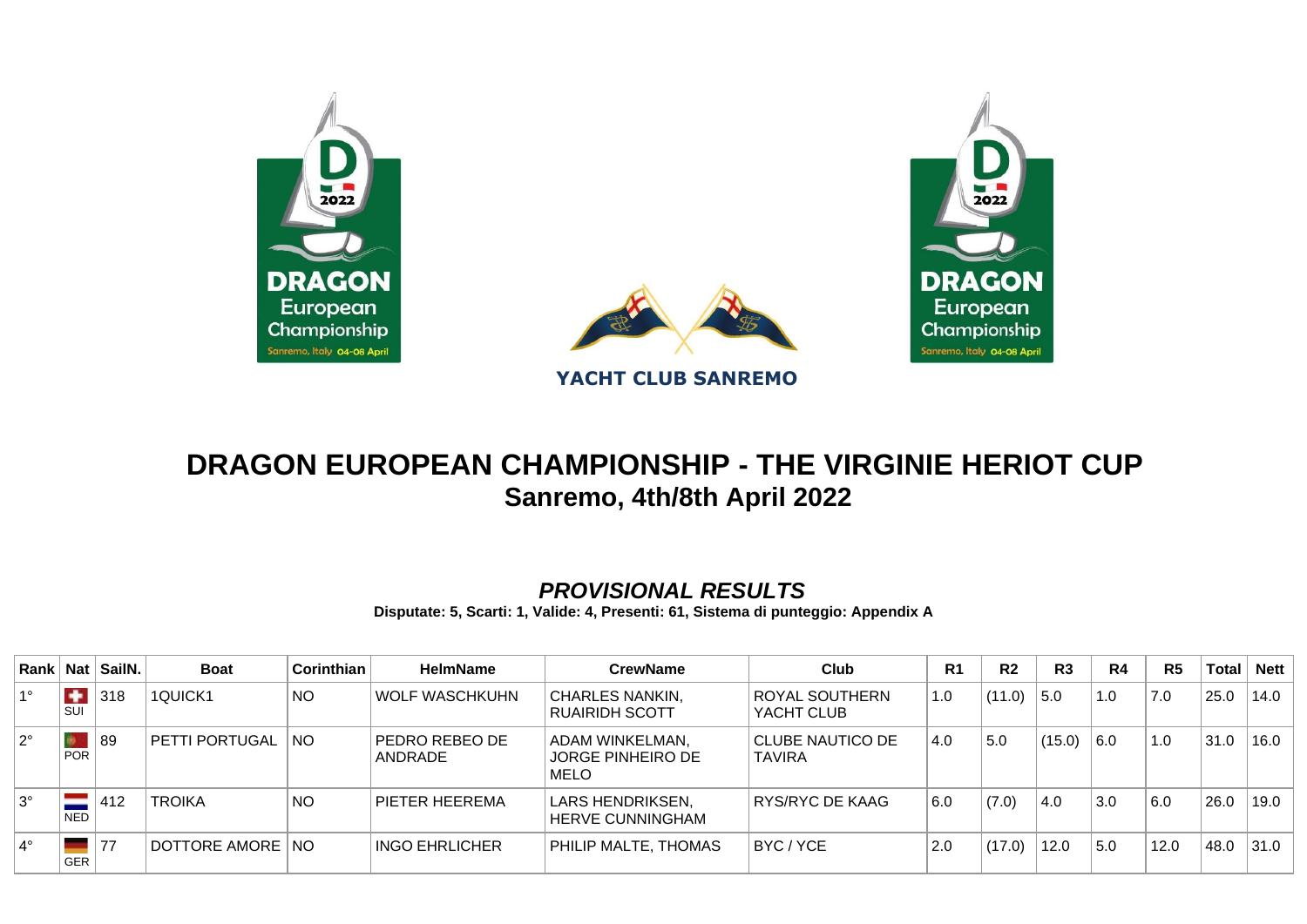|              |                             | Rank   Nat   SailN. | <b>Boat</b>         | Corinthian | <b>HelmName</b>                        | <b>CrewName</b>                                                   | Club                                          | R1     | R <sub>2</sub> | R3             | R4     | R <sub>5</sub> | <b>Total</b> | <b>Nett</b> |
|--------------|-----------------------------|---------------------|---------------------|------------|----------------------------------------|-------------------------------------------------------------------|-----------------------------------------------|--------|----------------|----------------|--------|----------------|--------------|-------------|
|              |                             |                     |                     |            |                                        | <b>AURACHER</b>                                                   |                                               |        |                |                |        |                |              |             |
| $5^{\circ}$  | ╄<br>SWE                    | 409                 | <b>PILSNER</b>      | NO.        | <b>JESPER STALHEIM</b>                 | LEIF MOLLER, JENS<br><b>MOLLER</b>                                | <b>MALMO</b><br>SEGELSALLSKAP                 | (45.0) | 3.0            | 3.0            | 26.0   | 2.0            | 79.0         | 34.0        |
| $6^{\circ}$  | <b>GER</b>                  | 1207                | <b>KHALEESI</b>     | <b>NO</b>  | NICOLA FRIESEN                         | VINCENT HOESCH, KILIAN<br>WEISE                                   | <b>NRV</b>                                    | 8.0    | 9.0            | 2.0            | (35.0) | 15.0           | 69.0         | 34.0        |
| $7^\circ$    | Ш<br><b>FRA</b>             | 428                 | <b>BANDE A PART</b> | <b>NO</b>  | <b>GERY TRENTESAUX</b>                 | JEAN QUEVEAU, SOFIAN<br><b>BOUVET, PIERRE</b><br><b>LEBOUCHER</b> | UNION NATIONALE<br>POUR LA COURSE AU<br>LARGE | 3.0    | 24.0           | (62.0)<br>DSQ) | 2.0    | 9.0            | $100.0$ 38.0 |             |
| $8^{\circ}$  | <b>JPN</b>                  | 56                  | YRED                | NO.        | PETER GILMOUR                          | YASUHIRO YAJI, SAM<br><b>GILMOUR</b>                              | <b>YSSYC</b>                                  | 12.0   | 18.0           | 6.0            | 11.0   | (24.0)         | 71.0         | 47.0        |
| $9^{\circ}$  | <b>AUT</b>                  | 204                 | <b>DIAVEL III</b>   | <b>NO</b>  | <b>CHRISTOPH SKOLAUT</b>               | MARTIN LUTZ, GEORG<br><b>SKOLAUT</b>                              | <b>UNION YACHTCLUB</b><br>WOLFGANGSEE         | 18.0   | 16.0           | 7.0            | 8.0    | (19.0)         | 68.0         | 49.0        |
| $10^{\circ}$ | ≳κ<br><b>GBR</b>            | 819                 | <b>FEVER</b>        | NO.        | <b>KLAUS DIEDERICHS</b>                | DIEGO NEGRI, JAMIE LEA                                            | RORC / CDV                                    | 7.0    | (25.0)         | 1.0            | 19.0   | 23.0           | 75.0         | 50.0        |
| $11^{\circ}$ | <b>GER</b>                  | 1232                | <b>JAM</b>          | NO.        | <b>CHRISTIAN EINFELDT</b>              | MICHAEL LIPP, OLIVER<br><b>BALTES</b>                             | <b>NRV</b>                                    | 16.0   | 19.0           | 16.0           | (31.0) | 3.0            | 85.0         | 54.0        |
| $12^{\circ}$ | <b>GER</b>                  | 1135                | <b>BIRSCHERL</b>    | <b>YES</b> | PHILIPP OCKER                          | FLORIAN GROSSER,<br><b>OLIVER DAVIES</b>                          | MUNICH YACHT CLUB                             | 26.0   | (43.0)         | 13.0           | 7.0    | 8.0            | 97.0         | 54.0        |
| $13^\circ$   | <b>GER</b>                  | 25                  | <b>RUNNING DUCK</b> | NO.        | <b>OLAF STERNEL</b>                    | <b>MARIO WAGNER, STEFAN</b><br><b>WAACK</b>                       | <b>HSC HAMBURGER</b><br><b>SEGELCLUB</b>      | 11.0   | 13.0           | 21.0           | 9.0    | (36.0)         | 90.0         | 54.0        |
| $14^{\circ}$ | <b>HUN</b>                  | 57                  | <b>HANNI</b>        | <b>NO</b>  | <b>FERENC KIS-</b><br><b>SZOLGYEMI</b> | KAROLY VEZER, GABOR<br><b>CSABA DENES</b>                         | KEREKED                                       | 22.0   | 4.0            | (26.0)         | 4.0    | 26.0           | 82.0         | 56.0        |
| $15^{\circ}$ | GER                         | 1058                | <b>SABINE IV</b>    | NO.        | <b>KAI-MICHAEL</b><br><b>SCHAPER</b>   | <b>MARCUS KOY, RASMUS</b><br><b>NIELSEN</b>                       | <b>MUNCHENER YACHT</b><br><b>CLUB</b>         | (36.0) | 12.0           | 10.0           | 14.0   | 20.0           | 92.0         | 56.0        |
| $16^{\circ}$ | ЖJ.<br>AUS                  | 551                 | YEAHNAH             | <b>NO</b>  | <b>JAN ECKERT</b>                      | OISIN MCCLELLAND,<br><b>TORVAR MIRSKY</b>                         | ROYAL FRESHWATER<br><b>BAY YACHT CLUB</b>     | 23.0   | 10.0           | 9.0            | 17.0   | (30.0)         | 89.0         | 59.0        |
| $17^\circ$   | Ш<br><b>FRA</b>             | 409                 | <b>TSUICA</b>       | <b>YES</b> | <b>GERARD BLANC</b>                    | YANN CHELI, RICHARD<br><b>PERNICI</b>                             | YACHT CLUB DE<br><b>CANNES</b>                | 13.0   | 1.0            | 14.0           | (41.0) | 35.0           | 104.0 63.0   |             |
| $18^{\circ}$ | <b>GER</b>                  | 1180                | <b>ROSIE</b>        | <b>YES</b> | <b>BENJAMIN MORGEN</b>                 | KARL MORGEN, MICHAEL<br><b>HAIDINGER</b>                          | NRV                                           | 9.0    | (47.0)         | 20.0           | 27.0   | 17.0           | $120.0$ 73.0 |             |
| 19°          | $\ddot{\phantom{1}}$<br>SUI | 313                 | <b>FREE</b>         | NO.        | <b>DIRK OLDENBURG</b>                  | DOMINIQUE ZYCKI, IAN<br><b>AINLIE</b>                             | SNST, SKE                                     | (41.0) | 8.0            | 19.0           | 20.0   | 29.0           | $117.0$ 76.0 |             |
| $20^{\circ}$ | ╇<br><b>SWE</b>             | 404                 | <b>HIGH TIMES</b>   | YES.       | <b>KARL-GUSTAF LOHR</b>                | JESPER BENDIX, MADS<br><b>HANSEN</b>                              | TOYAL SWEDISH<br>YACHT CLUB                   | 21.0   | 2.0            | (40.0)         | 16.0   | 38.0           | $117.0$ 77.0 |             |
| $21^{\circ}$ | ╇                           | 401                 | <b>NONO</b>         | <b>YES</b> | <b>MARTIN PALSSON</b>                  | PETER LINDH, THOMAS                                               | <b>GKSS</b>                                   | 24.0   | (32.0)         | 11.0           | 15.0   | 27.0           | $109.0$ 77.0 |             |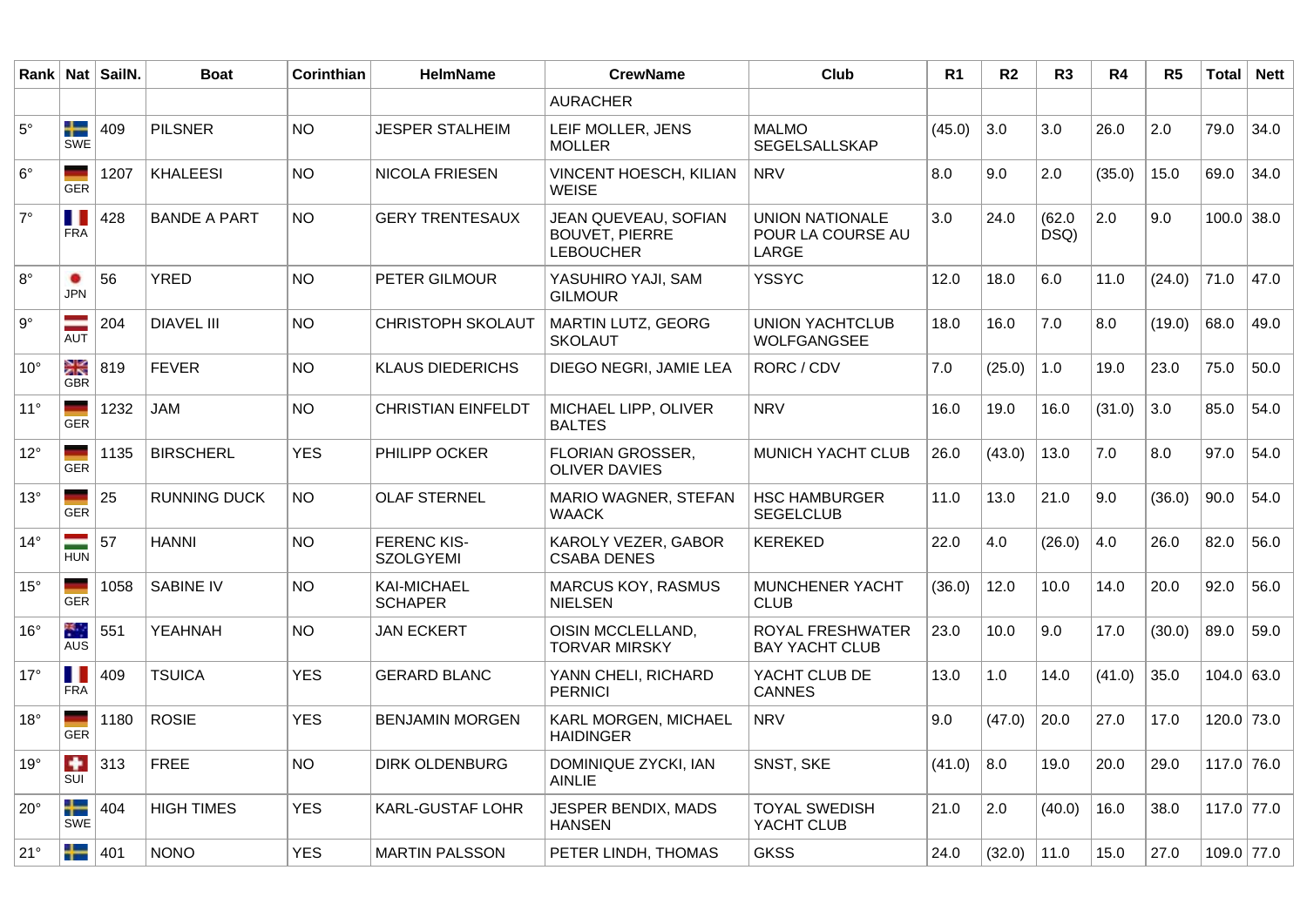|              |                   | Rank   Nat   SailN. | <b>Boat</b>                              | Corinthian | <b>HelmName</b>                | <b>CrewName</b>                                                   | Club                                                         | R <sub>1</sub> | R2     | R <sub>3</sub> | R4             | R <sub>5</sub> | <b>Total</b> | <b>Nett</b> |
|--------------|-------------------|---------------------|------------------------------------------|------------|--------------------------------|-------------------------------------------------------------------|--------------------------------------------------------------|----------------|--------|----------------|----------------|----------------|--------------|-------------|
|              | SWE               |                     |                                          |            |                                | WALLENFELDT                                                       |                                                              |                |        |                |                |                |              |             |
| $22^{\circ}$ | <b>GER</b>        | 69                  | <b>DIRNDLWIND</b>                        | <b>NO</b>  | <b>CHRISTOF WIELAND</b>        | FRITZI GEPPERT, JORG<br>MOSSNANG                                  | <b>BYC</b>                                                   | 10.0           | 14.0   | (46.0)         | 21.0           | 37.0           | $128.0$ 82.0 |             |
| $23^\circ$   | ≳κ<br><b>GBR</b>  | 761                 | <b>JERBOA</b>                            | <b>NO</b>  | <b>GAVIA WILKINSON-</b><br>COX | <b>MARK HART</b>                                                  | <b>RTYC</b>                                                  | 28.0           | 21.0   | (32.0)         | 22.0           | 11.0           | 114.0 82.0   |             |
| $24^{\circ}$ | ш<br><b>FRA</b>   | 391                 | <b>ULYSSE</b>                            | <b>NO</b>  | <b>JEAN BREGER</b>             | <b>CHRISTIAN GOUT</b>                                             | SOCIETE' NAUTIQUE<br><b>GRAU DU ROI PORT</b><br><b>CAMAR</b> | 25.0           | (28.0) | 23.0           | 18.0           | 18.0           | 112.0 84.0   |             |
| $25^{\circ}$ | <b>EST</b>        | 19                  | <b>GUSTL XL</b>                          | <b>NO</b>  | <b>RENE TREIFELDT</b>          | MIHKEL KOSK, EERO PANK KALEV YACTH CLUB                           |                                                              | (49.0)         | 15.0   | 29.0           | 12.0           | 33.0           | 138.0 89.0   |             |
| $26^{\circ}$ | H<br><b>BEL</b>   | 82                  | <b>HERBIE</b>                            | <b>NO</b>  | <b>XAVIER VANNESTE</b>         | <b>GUSTAVO LIMA, DRIES</b><br>VAN DEN ABBEELE                     | ROYAL NORTH SEA<br>YACHT CLUB                                | (46.0)         | 27.0   | 37.0           | 13.0           | 13.0           | 136.0   90.0 |             |
| $27^\circ$   | <b>HUN</b>        | 63                  | <b>NYARI MIKULAS</b>                     | <b>NO</b>  | <b>LORAND GOMBOS</b>           | TAMAS HORGOS, ZOLTAN<br><b>BARTOS</b>                             | <b>HUNGARIA YACHT</b><br><b>CLUB</b>                         | 35.0           | 31.0   | 17.0           | 10.0           | (39.0)         | $132.0$ 93.0 |             |
| $28^\circ$   | H I<br><b>ITA</b> | 80                  | 6 DIVA                                   | <b>NO</b>  | <b>MARCO GALLO</b>             | MARIO QUARANTA,<br>ANDREA QUARANTA                                | YACHT CLUB IMPERIA                                           | (50.0)         | 23.0   | 30.0           | 24.0           | 16.0           | $143.0$ 93.0 |             |
| $29^{\circ}$ | <b>GER</b>        | 1239                | <b>FUNKY BUSINESS</b>                    | <b>YES</b> | <b>GOTZ LEIMKUHLER</b>         | ALBRECHT BIALAS, FRANK YCRE<br>ZAUN                               |                                                              | 38.0           | (39.0) | 8.0            | 38.0           | 14.0           | $137.0$ 98.0 |             |
| $30^\circ$   | H<br><b>ITA</b>   | 76                  | YANEZ                                    | <b>NO</b>  | <b>GIUSEPPE DUCA</b>           | <b>TOMMASO CHIEFFI,</b><br><b>CERASE BOZZETTI</b>                 | <b>COMPAGNIA DELLA</b><br><b>VELA VENEZIA</b>                | 29.0           | (38.0) | 18.0           | 23.0           | 32.0           |              | 140.0 102.0 |
| $31^\circ$   | ╄<br>SWE          | 407                 | <b>WILD IRIS</b>                         | <b>YES</b> | <b>BJORN PALMQUIST</b>         | MORTEN GUNDERSEN,<br>MATHIAS DAHLMAN                              | <b>GKSS</b>                                                  | 30.0           | 29.0   | 35.0           | (46.0)         | 10.0           | 150.0 104.0  |             |
| $32^\circ$   | H I<br><b>ITA</b> | 79                  | <b>ROCK'N'ROLLA</b><br><b>FOR EMMARA</b> | NO.        | <b>GIUSEPPE ZAOLI</b>          | ANDREA ZAOLI, FLAVIO<br><b>GRASSI</b>                             | YACHT CLUB<br><b>SANREMO</b>                                 | (43.0)         | 37.0   | 34.0           | 30.0           | 5.0            |              | 149.0 106.0 |
| $33^\circ$   | Ш<br><b>ITA</b>   | 49                  | <b>JAVELIN</b>                           | <b>NO</b>  | <b>FABIO MANGIONE</b>          | DAVIDE BORTOLETTO,<br>DAVIDE LEARDINI                             | YACHT CLUB ITALIANO                                          | 17.0           | 35.0   | (42.0)         | 29.0           | 28.0           |              | 151.0 109.0 |
| $34^\circ$   | ╄<br><b>DEN</b>   | 423                 | DEJA VU.<br><b>VERSION 2.0</b>           | <b>NO</b>  | <b>BO SEJR JOHANSEN</b>        | THEIS PALM, MORTEN<br><b>DAVIDSEN</b>                             | <b>HORNBAEK</b>                                              | 34.0           | 22.0   | 27.0           | (42.0)         | 31.0           |              | 156.0 114.0 |
| $35^\circ$   | H<br><b>FRA</b>   | 434                 | <b>TAKI TAKI</b>                         | <b>NO</b>  | <b>JEAN PIERRE BARJON</b>      | <b>BENJAMIN ENON, PATRIK</b><br>AUCOUR, FRANCOIS<br><b>BRENAC</b> | <b>YCC</b>                                                   | 19.0           | 40.0   | 38.0           | (62.0)<br>DNS) | 22.0           |              | 181.0 119.0 |
| $36^{\circ}$ | ٠<br>SUI          | 296                 | <b>ARISTON</b>                           | <b>NO</b>  | <b>JUSTUS KNIFFKA</b>          | <b>CHRISTIAN BITTNER,</b><br>ROBERT FLACH                         | <b>NRV</b>                                                   | 20.0           | (50.0) | 45.0           | 34.0           | 21.0           | 170.0 120.0  |             |
| $37^\circ$   | <b>GER</b>        | 1227                | <b>CASAAR</b>                            | <b>NO</b>  | <b>WOLFGANG R.BAYS</b>         | ROBERT STANJEK,<br>STEFAN HELLRIEGEL                              | <b>YCRE</b>                                                  | 33.0           | 26.0   | (43.0)         | 28.0           | 34.0           |              | 164.0 121.0 |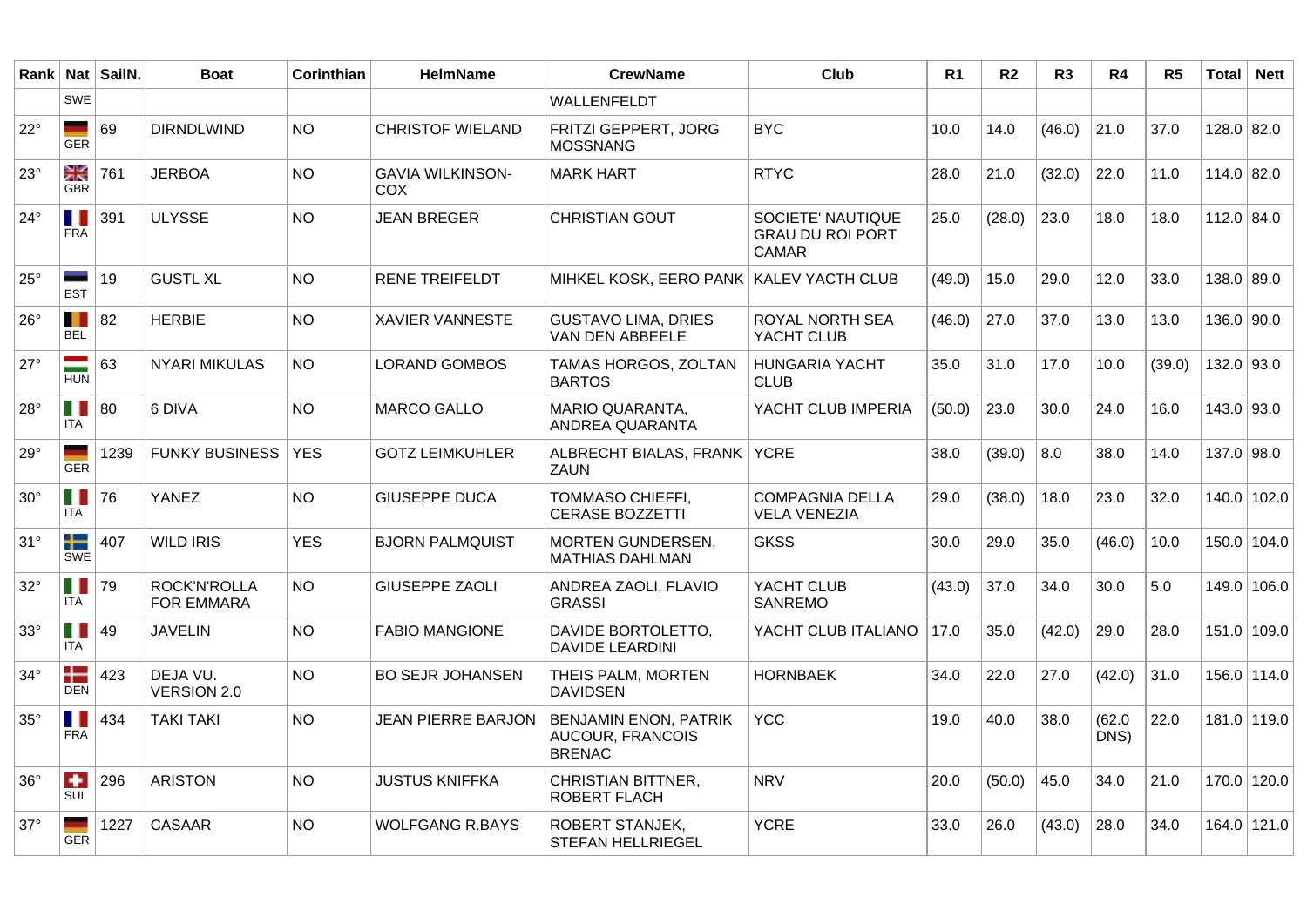| Rank         | <b>Nat</b>                         | SailN       | <b>Boat</b>                      | Corinthian | <b>HelmName</b>                    | <b>CrewName</b>                                                    | Club                                                 | R <sub>1</sub> | R <sub>2</sub> | R <sub>3</sub>     | R4                 | R <sub>5</sub>     | <b>Total</b> | <b>Nett</b>   |
|--------------|------------------------------------|-------------|----------------------------------|------------|------------------------------------|--------------------------------------------------------------------|------------------------------------------------------|----------------|----------------|--------------------|--------------------|--------------------|--------------|---------------|
| $38^\circ$   | <b>GER</b>                         | 1078        | <b>AMAZING GRACE</b>             | <b>YES</b> | <b>HANNES</b><br>HOLLAENDER,       | ARNE HUBREGTSE,<br><b>HANNO TAMMINGA</b>                           | <b>NRV</b>                                           | 5.0            | 36.0           | (44.0)             | 39.0               | 43.0               |              | 167.0 123.0   |
| $39^\circ$   | <b>GER</b>                         | 1153        | <b>MIA SAN MIA</b>               | <b>YES</b> | PETER FROSCHL                      | MICHAEL LIEBL, MICHAEL<br><b>ZILLER</b>                            | <b>MYC</b>                                           | (44.0)         | 20.0           | 31.0               | 32.0               | 40.0               |              | $167.0$ 123.0 |
| $40^{\circ}$ |                                    | <b>1216</b> |                                  | <b>YES</b> | <b>BENEDIKT GAECH</b>              | <b>FLORIAN ABELE, VIVIAN</b>                                       | <b>ASC</b>                                           | 52.0           | 6.0            | 24.0               | 45.0               | (62.0)             |              | 189.0 127.0   |
|              | <b>GER</b>                         |             |                                  |            |                                    | <b>ZBIL</b>                                                        |                                                      |                |                |                    |                    | DNC)               |              |               |
| $41^{\circ}$ | <b>GER</b>                         | 1113        | <b>FANTOMAS</b>                  | <b>YES</b> | <b>THOMAS SCHERER</b>              | ANTON SCHERER, STEFAN   BYC<br><b>STRAUCH</b>                      |                                                      | 48.0           | 34.0           | 22.0               | 25.0               | (57.0)             |              | 186.0   129.0 |
| $42^{\circ}$ | -<br><b>UAE</b>                    | 58          | <b>DESERT STORM</b>              | <b>YES</b> | <b>JEROEN LEENEN</b>               | JEAN CONTANT, HUUB DE<br><b>HAER</b>                               | <b>DOSC</b>                                          | 14.0           | 42.0           | (52.0)             | 33.0               | 42.0               |              | 183.0 131.0   |
| $43^\circ$   | <b>NED</b>                         | 409         | <b>DAWN</b>                      | <b>YES</b> | <b>BRAM DE WILDE</b>               | <b>GEORGE ETTY, MAARTEN</b><br><b>RUIJTENBURG</b>                  | ROEIL&ZEIL<br><b>ELFHOEVEN</b><br><b>NETHERLANDS</b> | 31.0           | 33.0           | 33.0               | (56.0)             | 41.0               |              | 194.0 138.0   |
| $44^{\circ}$ | $\mathbf{C}^{\star}$<br><b>TUR</b> | 50          | <b>BORGA</b>                     | <b>NO</b>  | <b>AZAT BAYKAL</b>                 | <b>SERCAN</b><br>BUYUKSOYLEMEZ, FATIH<br><b>OZMEN</b>              | YALIKAVAK SAILING<br><b>CLUB</b>                     | (47.0)         | 41.0           | 41.0               | 40.0               | 25.0               |              | 194.0 147.0   |
| $45^{\circ}$ | ╇<br><b>FIN</b>                    | 91          | <b>PALOMA</b>                    | <b>YES</b> | KARL-GUSTAV PIHL                   | JARI BREMER, GEORG<br><b>TALLBERG</b>                              | <b>NUK</b>                                           | 32.0           | (53.0)         | 25.0               | 44.0               | 49.0               |              | $203.0$ 150.0 |
| $46^{\circ}$ | ш<br><b>FRA</b>                    | 421         | <b>REVOLTE</b>                   | <b>NO</b>  | <b>ALAIN LATHIOOR</b>              | <b>GAETAN AUNETTE,</b><br><b>FRANCOIS BALOGH</b>                   | <b>DEAUVILLE YACHT</b><br><b>CLUB</b>                | 37.0           | 49.0           | 28.0               | 37.0               | (53.0)             |              | $204.0$ 151.0 |
| $47^\circ$   | ╄<br><b>SWE</b>                    | 345         | <b>MISS BEHAVIOR</b>             | <b>NO</b>  | <b>JAN SECHER</b>                  | RICHARD SYDENHAM,<br><b>GERARD MITCHEL</b>                         | MARSTRAND SEGEL<br><b>SALLSKAP</b>                   | 27.0           | (62.0)<br>DSQ) | 62.0<br><b>DSQ</b> | 62.0<br><b>DSQ</b> | 4.0                |              | $217.0$ 155.0 |
| $48^\circ$   | <b>GER</b>                         | 1136        | <b>RHALA</b>                     | <b>YES</b> | ANDRE SCHENTEN,<br>ANDREAS LOHMANN | PETER HOFFMANN                                                     | <b>ETUF ESSEN</b>                                    | 42.0           | 30.0           | 36.0               | 47.0               | (54.0)             |              | $209.0$ 155.0 |
| $49^{\circ}$ | Ш<br>ITA.                          | 64          | <b>LITTLE EA</b>                 | <b>NO</b>  | PAOLO MANZONI                      | ANDREA RACHELLI,<br><b>VITTORIO ZAOLI</b>                          | YACHT CLUB IMPERIA                                   | 40.0           | (48.0)         | 39.0               | 48.0               | 44.0               |              | $219.0$ 171.0 |
| $50^\circ$   | . .<br><b>FRA</b>                  | 412         | <b>FIREFLY</b>                   | <b>YES</b> | <b>STEWART REED</b>                | <b>MALCOM GRAHAM-</b><br><b>TAYLOR, MICHIEL</b><br><b>INSINGER</b> | <b>YC DE CANNES</b>                                  | 53.0           | 45.0           | (57.0)             | 36.0               | 52.0               |              | $243.0$ 186.0 |
| $51^\circ$   | ≳k<br><b>GBR</b>                   | 597         | <b>REPEAT</b><br><b>OFFENDER</b> | <b>NO</b>  | PHIL WALKER                        | PLINIO FREDIANI, LUIS<br>CADECO                                    | RORC/MYC                                             | 39.0           | 51.0           | 49.0               | (55.0)             | 50.0               |              | 244.0 189.0   |
| $52^\circ$   | . .<br><b>BEL</b>                  | 83          | COGITO                           | <b>YES</b> | PETER DE GRYSE                     | TIM VANROELEN,<br>CELESTE DE GRYSE                                 | <b>RNSYC</b>                                         | (54.0)         | 46.0           | 50.0               | 49.0               | 45.0               |              | 244.0 190.0   |
| $53^\circ$   | $\mathbf{C}^{\star}$<br><b>TUR</b> | 1212        | PROVEZZA<br><b>DRAGON</b>        | <b>NO</b>  | ANDY BEADSWORTH                    | SIMON FRY, RON<br><b>ROSEMBERG</b>                                 | B.A.Y.K.                                             | 15.0           | (62.0)<br>DSQ) | 62.0<br><b>DSQ</b> | 62.0<br><b>DSQ</b> | 62.0<br><b>DNC</b> |              | 263.0 201.0   |
| $54^\circ$   |                                    | 1055        | <b>SKUGGA</b>                    | <b>YES</b> | AXEL WILDE                         | ANNIKA WILDE,                                                      | <b>YCRE</b>                                          | (55.0)         | 55.0           | 48.0               | 52.0               | 48.0               |              | 258.0 203.0   |